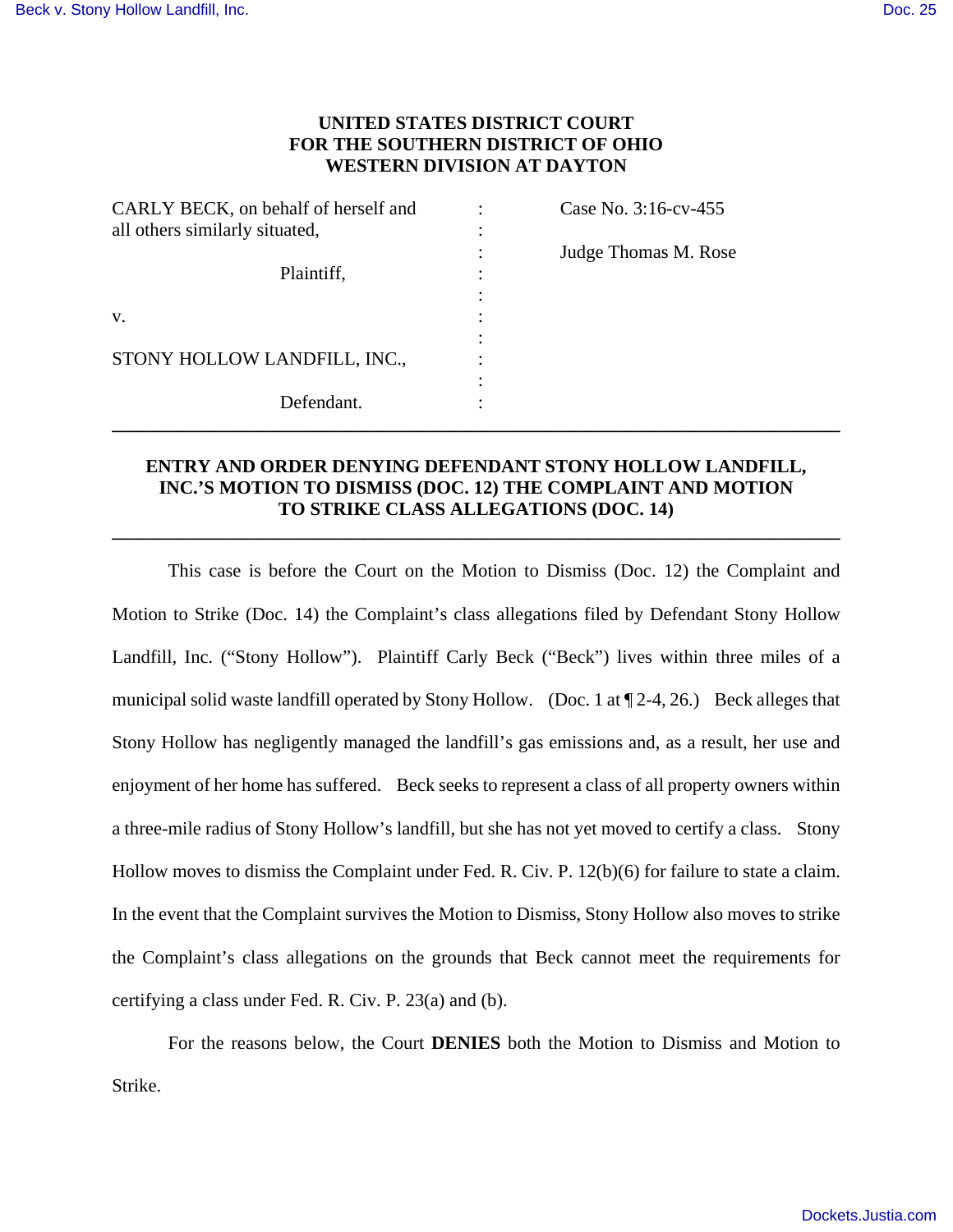### **I. BACKGROUND<sup>1</sup>**

 $\overline{a}$ 

Beck is a resident of Moraine, Ohio. (Doc. 1 at ¶ 2.) Stony Hollow is a Delaware corporation with its principal place of business in Houston, Texas. (*Id.* at ¶ 3.) The Court has jurisdiction over this action under the Class Action Fairness Act, 28 U.S.C. § 1332(d), and pursuant to the Court' s diversity jurisdiction under 28 U.S.C. § 1332(a).

Stony Hollow owns and controls a municipal solid waste landfill located on South Gettysburg Road in Dayton, Ohio, within three miles of Beck's residence. (*Id.* at ¶ 4, 26.) Beck's property "has been and continues to be physically invaded by noxious odors" coming from Stony Hollow's landfill. (*Id.* at ¶ 9-10.) Beck alleges that a "properly operated, maintained, and managed landfill will collect, capture and destroy landfill gas from the landfill in order to prevent it from escaping into the ambient air as fugitive emissions." (*Id.* at ¶ 13.) According to Beck, Stony Hollow's landfill is not properly operated, maintained, and managed because it "has failed to sufficiently collect, capture, and destroy landfill gas generated at its landfill to prevent fugitive emissions and to otherwise prevent odors from the landfill from invading" Beck's property. (*Id.* at ¶ 14.) Beck also alleges that Stony Hollow "failed to properly construct, repair, maintain and/or operate its landfill." (*Id.* at ¶ 25.)

Stony Hollow's landfill has been the subject of numerous complaints from nearby residents to state and local authorities and over 160 households have contacted her counsel in this case documenting the landfill's odors. (*Id.* at ¶ 15-17.) The Regional Air Pollution Control Agency ("RAPCA") has cited Stony Hollow, on at least one occasion, for causing an odor nuisance to its neighbors. (*Id.* at ¶ 18.) In 2016, RAPCA performed a 14-day surveillance of the landfill and, on 12 of the 14 days, observed moderate to very strong landfill odors offsite. (*Id.* at  $\P$ 

 $<sup>1</sup>$  The following facts are taken from the Complaint, whose allegations the Court accepts as true when considering</sup> Stony Hollow's Motion to Dismiss.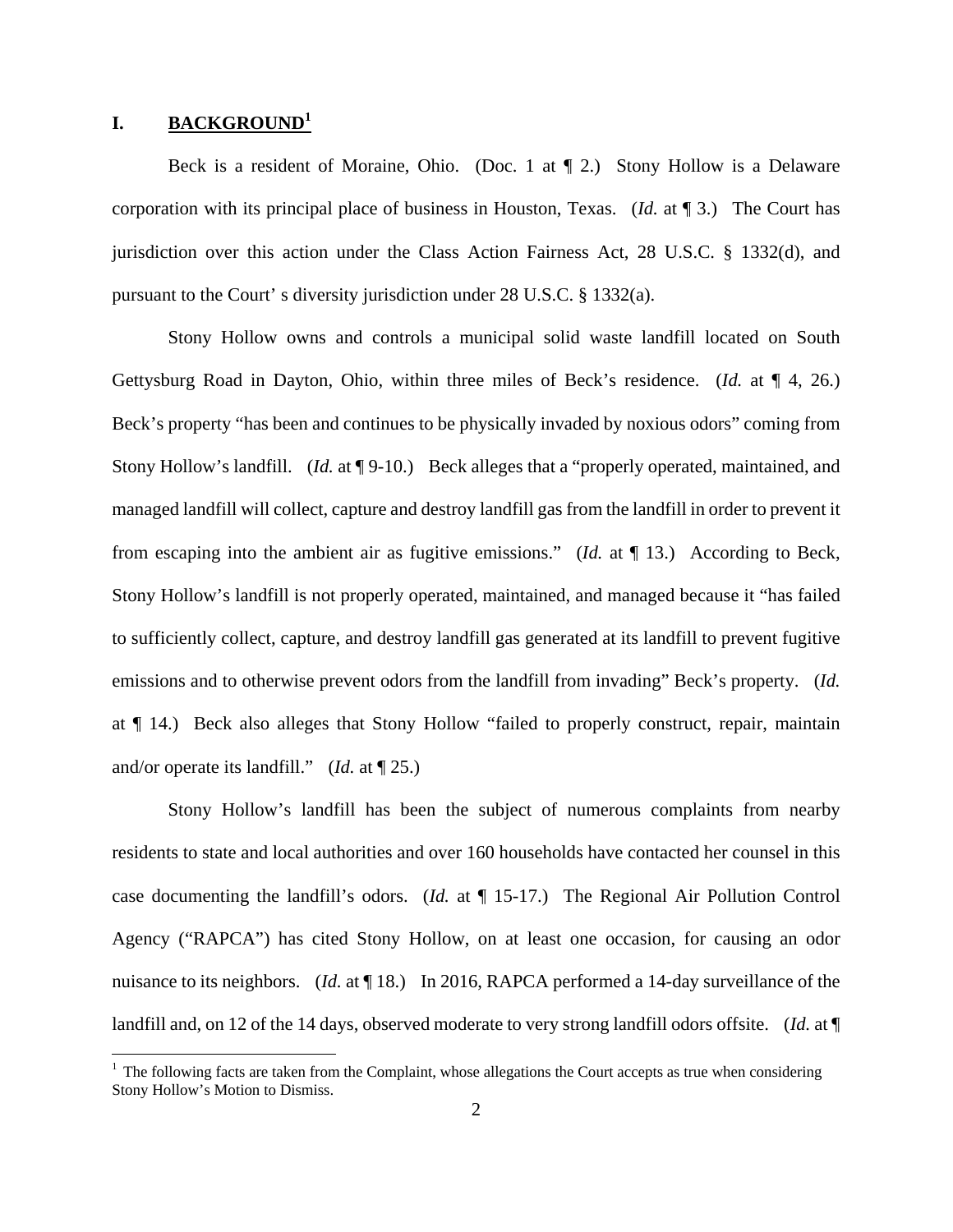Beck claims that the noxious odors from Stony Hollow's landfill interfere with the use and enjoyment of her property and has reduced her property's value. She seeks to represent a class of all owners, occupants and renters of residential property residing within three miles of the landfill's property boundary. (Doc. 1 at  $\P$  26.) Beck claims that Stony Hollow's landfill has caused damages in excess of \$5,000,000. Beck asserts two causes of action against Stony Hollow for (1) nuisance and (2) negligence and gross negligence.

### **II. STONY HOLLOW'S MOTION TO DISMISS**

#### **A. Legal Standard under Fed. R. Civ. P. 12(b)(6)**

When considering a motion to dismiss under Rule 12(b)(6), courts must construe the complaint in the light most favorable to the plaintiff and accept as true all "well-pleaded allegations" in the complaint. *Republic Bank & Trust Co. v. Bear Stearns & Co.*, 683 F.3d 239, 246 (6th Cir. 2012). The court need not accept, however, "a legal conclusion couched as a factual allegation." *Id.* (quoting *Papasan v. Allain*, 478 U.S. 265, 286 (1986)) (internal quotation marks omitted). "[A] plaintiff's obligation to provide the 'grounds' of his 'entitlement to relief' requires more than labels and conclusions, and a formulaic recitation of the elements of a cause of action will not do." *Bell Atl. Corp. v. Twombly*, 550 U.S. 544, 555 (2007) (internal alterations omitted). "To survive a motion to dismiss, a complaint must contain sufficient factual matter, accepted as true, to 'state a claim to relief that is plausible on its face.'" *Ashcroft v. Iqbal*, 556 U.S. 662, 678 (2009) (quoting *Twombly*, 550 U.S. at 570).

### **B. Beck's Nuisance Claim**

Stony Hollow argues that Beck's nuisance claim should be dismissed because she fails to allege: (1) the elements of a private nuisance; (2) the elements of a public nuisance; (3) the time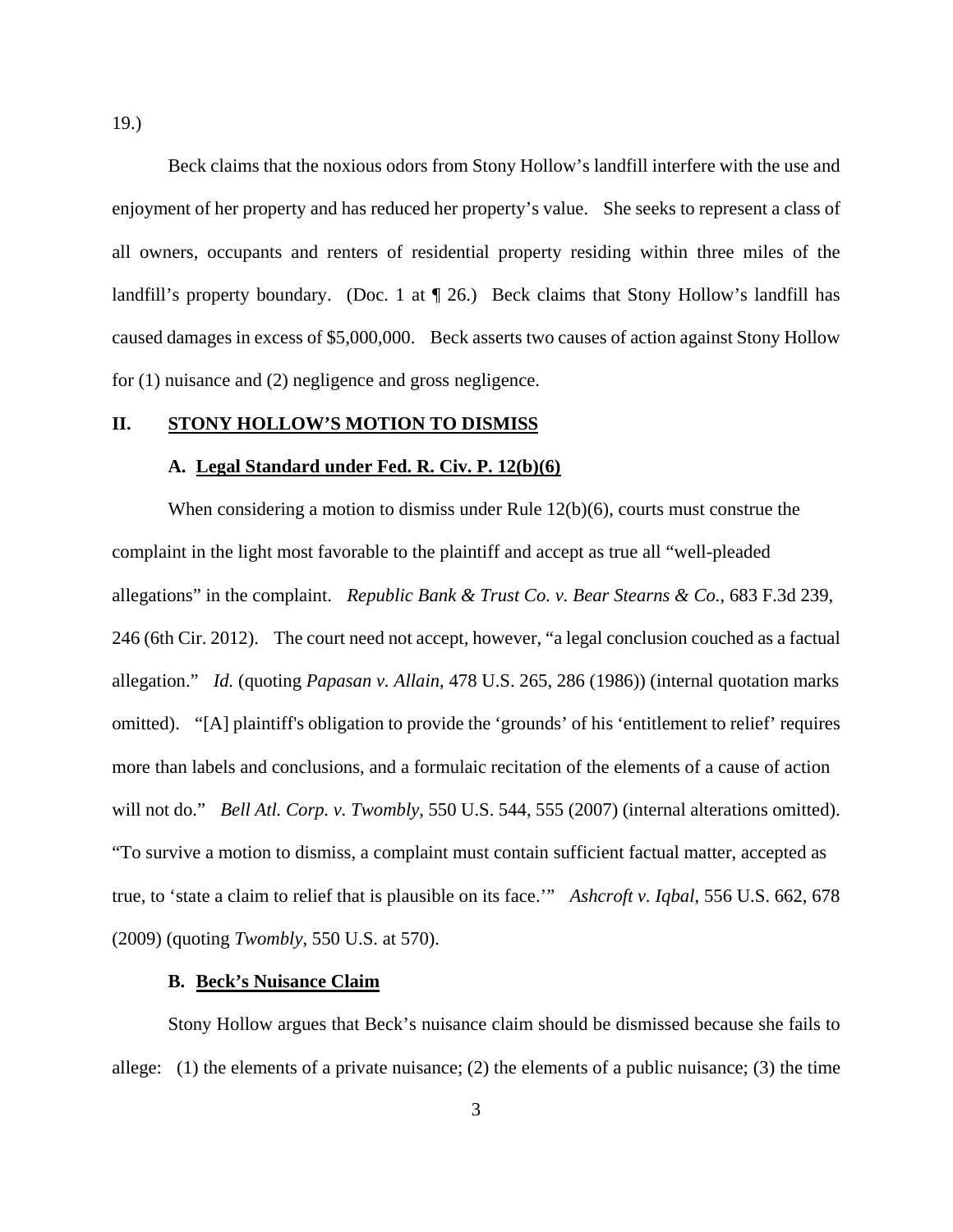range during which the nuisance existed and her damages were incurred; (4) that the landfill's odors have "substantially and unreasonably interfered with her use and enjoyment of her property"; and (5) "why all owners, occupants, and renters who live within three miles of the landfill's property boundary are entitled to relief." (Doc. 13 at 2.)

Ohio law defines a nuisance as the wrongful invasion of a legal right or interest. *Taylor v. Cincinnati*, 143 Ohio St. 426, 432 (1944). "Wrongful invasion" includes both the use and enjoyment of property or of personal rights and privileges. *Id*. There are different types of nuisance claims under Ohio law: public or private, continuing or permanent, and qualified or absolute. *Kramer v. Angel's Path, L.L.C.*, 2007-Ohio-7099, ¶¶ 15-23 (Ohio Ct. App. 6th Dist. 2007).

A public nuisance is "an unreasonable interference with a right common to the general public." *Kramer*, 2007-Ohio-7099, ¶ 15 (quoting *Brown v. Scioto Cty. Bd. of Commrs.*, 87 Ohio App.3d at 712). To prove a claim for public nuisance, a plaintiff must show both interference with a public right and that she suffered an injury distinct from that suffered by the public at large. *Kramer*, 2007-Ohio-7099, ¶ 16. "[T]he harm suffered by the plaintiff must be different in kind, rather than different in degree, from that suffered by other members of the public exercising the public right." *Id.* A private nuisance is a "nontrespassory invasion of another's interest in the private use and enjoyment of land." *Brown*, 87 Ohio App.3d at 712. To be actionable, a private nuisance must be either "(a) intentional and unreasonable or (b) unintentional but caused by negligent, reckless, or abnormally dangerous conduct." *Kramer*, 2007-Ohio-7099, ¶ 17.

A nuisance may also be continuing or permanent. "A continuing nuisance arises when the wrongdoer's tortious conduct is ongoing, perpetually generating new violations." *Kramer*, 2007-Ohio-7099 at ¶ 18. In contrast, a permanent nuisance "occurs when the wrongdoer's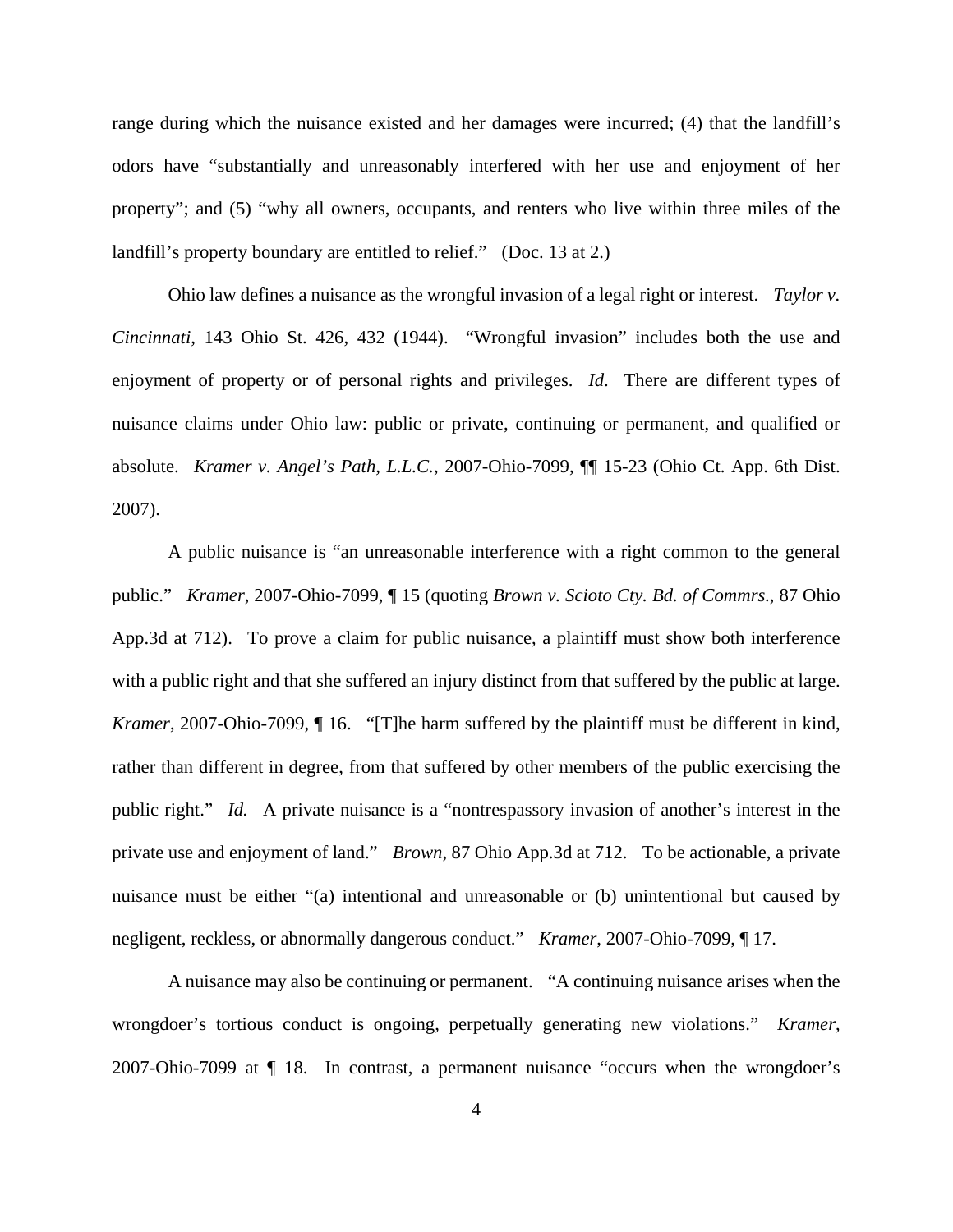tortious act has been completed, but the plaintiff continues to experience injury in the absence of any further activity by the defendant." *Id.*

A qualified nuisance and an absolute nuisance also must be distinguished. "An absolute nuisance, or nuisance per se, is based on intentional conduct or an abnormally dangerous condition that cannot be maintained without injury to property, no matter what precautions are taken." *Kramer*, 2007-Ohio-7099 at ¶ 19 (citing, inter alia, *State ex rel. R.T.G., Inc. v. State*, 98 Ohio St.3d 1, 2002 Ohio-6716, 780 N.E.2d 988, ¶ 59). A party found guilty of committing an absolute nuisance will be held strictly liable for its resulting damages. *Id.* In contrast, a qualified nuisance "is defined as essentially a tort of negligent maintenance of a condition that creates an unreasonable risk of harm." *Id.* at  $\P$  21. A qualified nuisance therefore arises from a failure to exercise due care. *Id.*

Beck does not specify the type of nuisance claim that she wishes to pursue. Stony Hollow claims that, due to this lack of specificity, the Complaint fails to provide fair notice of Beck's claims. To the contrary, as demonstrated by the memorandum in support of its motion to dismiss, Stony Hollow is on notice of the claims against it. Construing the Complaint in the light most favorable to Beck, it is reasonable to conclude that she asserts claims for both a public and private nuisance. Her allegations also are consistent with the assertion of a continuing and qualified nuisance. Beck alleges that Stony Hollow could operate its landfill in a manner that would not create a nuisance, but that it has failed to exercise the due care required to do so.

Beck is not required, at this time, to choose the theory upon which she will seek relief. She may assert a claim for both a private and public nuisance based on the same facts alleged in the Complaint. *Brown v. Cty. Comm'Rs*, 622 N.E.2d 1153, 1160 (Ohio Ct. App. 4th Dist. 1993).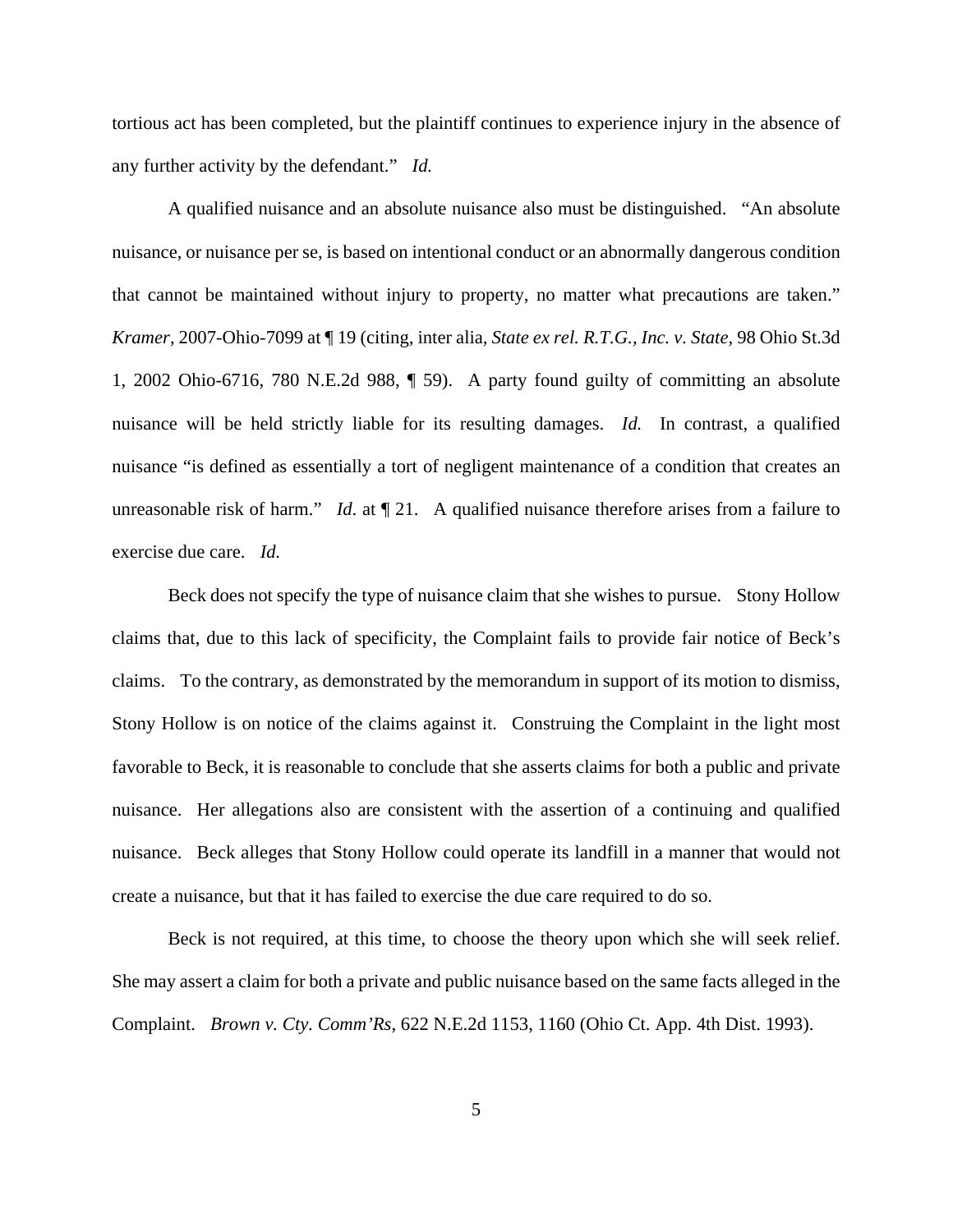#### **1. Public Nuisance**

Beck alleges facts supporting a claim for public nuisance. She alleges that the landfill emits noxious, offensive odors that interfere with the use and enjoyment of her property and reduce her property's value. Assuming those facts to be true, Stony Hollow would be in violation of a public right established under Ohio law. *See Hager v. Waste Techs. Indus.*, 2002-Ohio-3466, ¶ 81 (Ohio Ct. App. June 27, 2002). As noted in *Hager*, Ohio Administrative Code 3745-15-07 provides:

The emission or escape into the open air from any source or sources whatsoever, of smoke, ashes, dust, dirt, grime, acids, fumes, gases, vapors, or any other substances or combinations of substances, in such manner or in such amounts as to endanger the health, safety or welfare of the public, or cause unreasonable injury or damage to property, is hereby found and declared to be a public nuisance. It shall be unlawful for any person to cause, permit or maintain any such public nuisance.

Ohio Admin. Code 3745-15-07(A). In *Hager*, the Ohio Court of Appeals stated that this statute amounts to "a legislative declaration" that the conduct described—the same conduct complained of in Beck's Complaint here—is "an unreasonable interference with a public right." *Hager*, 2002-Ohio-3466 at ¶ 81.

Beck also alleges an injury distinct from that suffered by the public at large. The general public includes anyone who must suffer the consequences of being in the presence of the alleged odors—people who live in the area like Beck, but also people who work in the area or travel through the area. Beck's alleged injury as a property owner is distinct from the alleged injury suffered by the general public. Ohio courts have recognized that property owners are uniquely situated to pursue a nuisance claim: "When the particular harm involved consists of interference with the use and enjoyment of land, the landowner may recover either on the basis of the particular harm to her resulting from the public nuisance or on the basis of private nuisance." *Brown*, 622 N.E.2d at 1160.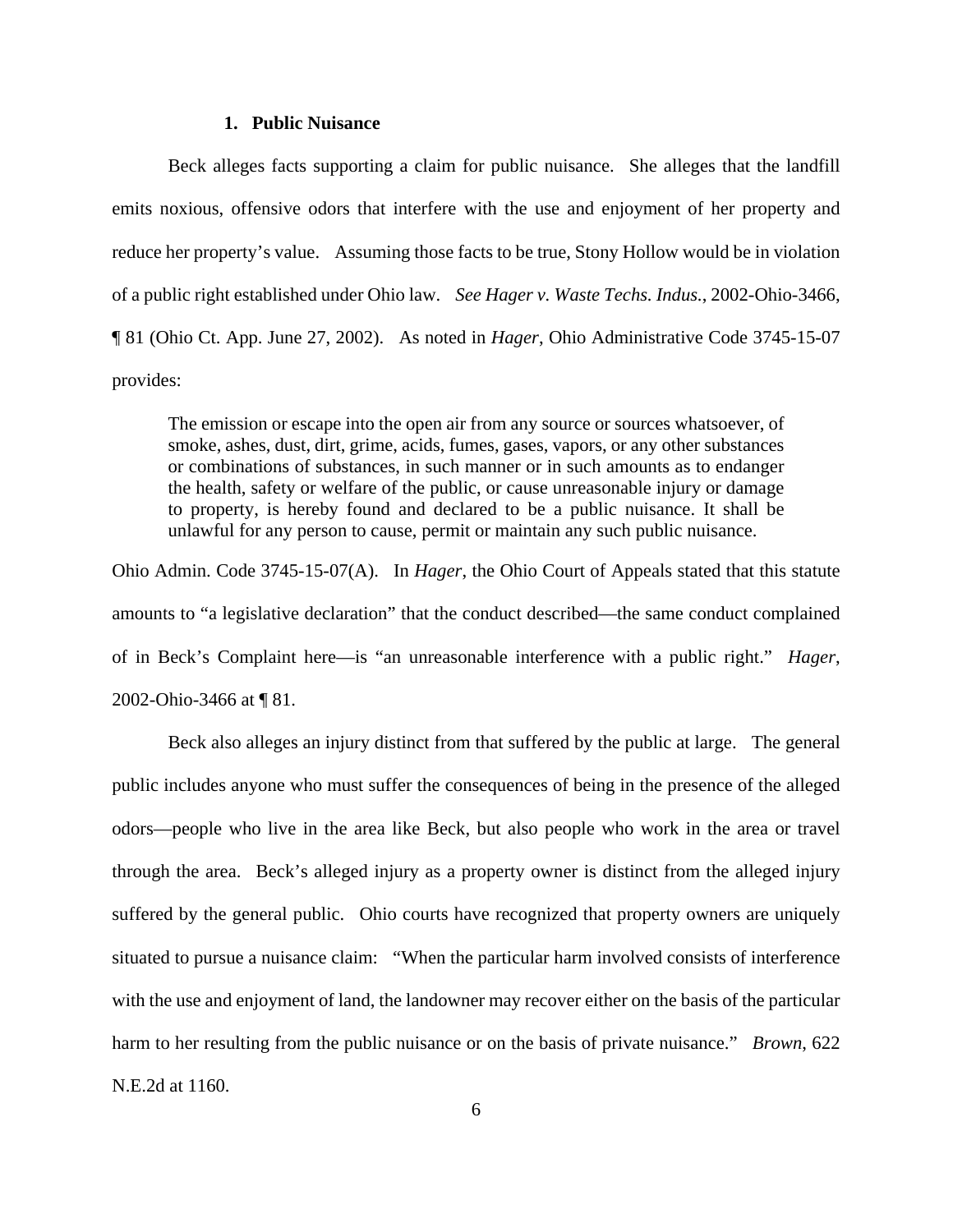#### **2. Private Nuisance**

Beck also alleges facts supporting a claim for private nuisance. A private nuisance claim is essentially a claim for negligence, the basic elements of which are duty, breach, and damages resulting from the breach. *Mussivand v. David*, 45 Ohio St. 3d 314, 318, 544 N.E.2d 265, 270 (1989); *see also* 70 Ohio Jur. 3d Negligence § 3. As noted above, Stony Hollow has a duty not to permit fumes to escape into the open air that endanger the health, safety or welfare of the public. Stony Hollow also has a common-law duty of due care under Ohio law, which requires "that degree of care which an ordinarily reasonable and prudent person exercises, or is accustomed to exercising, under the same or similar circumstances." *Mussivand*, 45 Ohio St. 3d at 318. Beck alleges that Stony Hollow breached these duties to her, as evidenced by the landfill's emission of the noxious and offensive odors that fall onto her property.

Stony Hollow contends that Beck has alleged only the legal elements of a negligence claim, and no actual facts to support such a claim. Stony Hollow specifically points to Beck's allegation that Stony Hollow "negligently and improperly constructed, maintained and/or operated its landfill, allowing excessively fugitive emissions to escape." (Doc. 13 at 8 (quoting Doc. 1 at ¶ 46).) Beck admits that, at this stage of the litigation, she cannot allege additional information such as "the collection capacity and efficiency of the landfill gas system, or the precise quantities of landfill gas collected and emitted." (Doc. 20 at 11.) Beck need not allege "detailed factual allegations" to survive a motion to dismiss, however, so long as the factual allegations are "enough to raise a right to relief above the speculative level, . . . on the assumption that all the allegations in the complaint are true (even if doubtful in fact)." *Twombly*, 550 U.S. at 555 (2007). Beck has met this standard. If the gases emanating from the landfill are as odorous and offensive as Beck alleges, then it is plausible—not merely speculative—that Stony Hollow has failed to manage the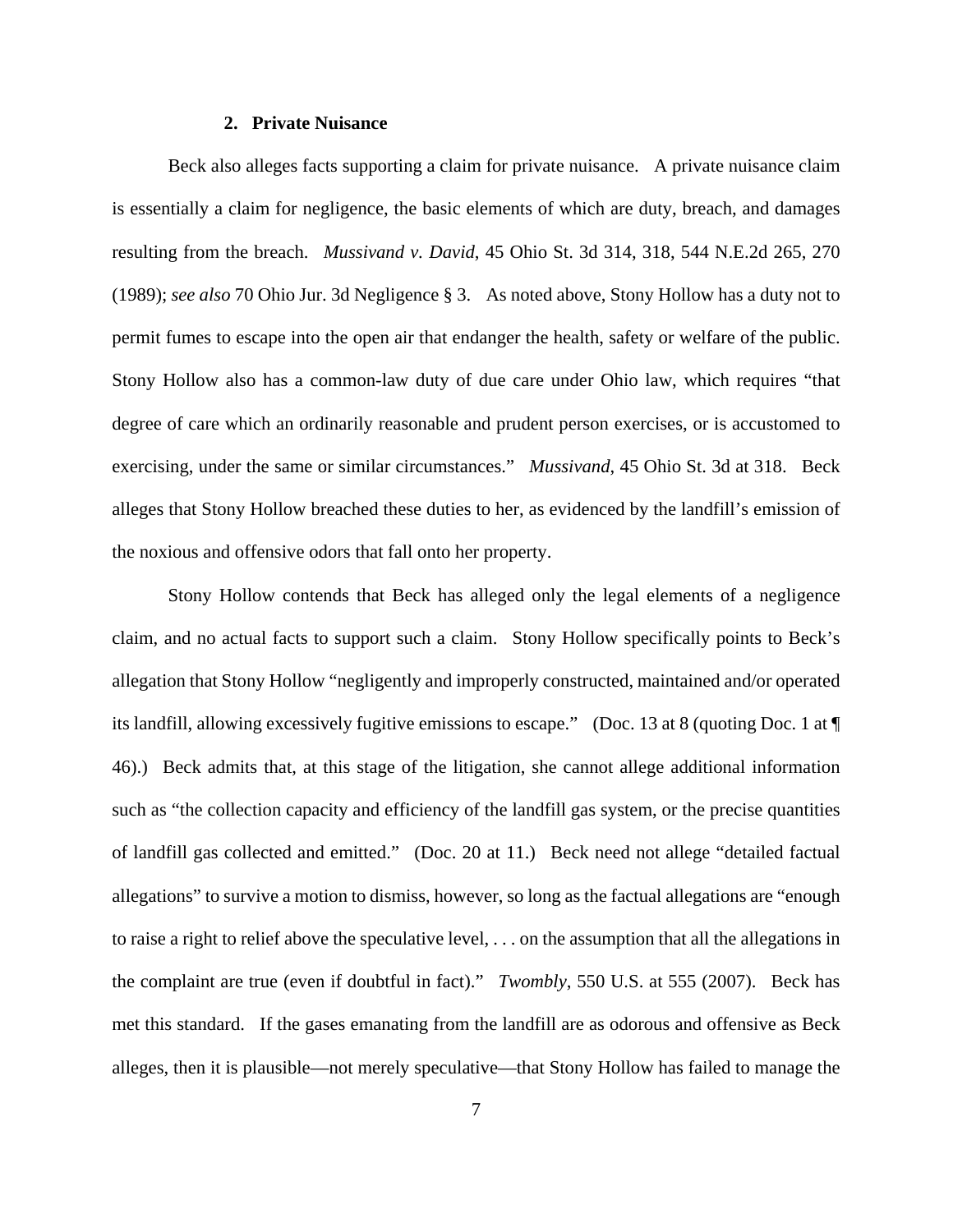landfill in satisfaction of its duty under Ohio law.

Stony Hollow also argues that Beck fails to allege any "physical discomfort" that amounts to actionable damages. (Doc. 13 at 12-14 (citing *Ford et al. v. Chillicothe Paper, Inc. et al.*, No. 2:15-cv-2464 (S.D. Ohio Jan. 15, 2016) (attached as Doc. 13-1); *Antonik v. Chamberlain*, 81 Ohio App. 465, 476 (Ohio Ct. App. 9th Dist. 1947); *Banford v. Aldrich Chem. Co.*, 126 Ohio St. 3d 210, 213 (2010); *Baker v. Chevron U.S.A. Inc.*, 533 F. App'x 509, 524 (6th Cir. 2013)). To recover on a nuisance claim, a plaintiff must allege an injury that is "real, material, and substantial." *Banford*, 126 Ohio St. 3d at 213. The Supreme Court of Ohio has held that conditions that "affect one's sight, sound, smell, hearing, or touch" may cause a "physical discomfort" for which damages are available. *Banford*, 932 N.E.2d at 318. "In cases in which courts have determined that circumstances did not rise to the level of nuisance and refused to award damages for annoyance and discomfort, the offending situation had no effect on the senses and thus no physical component of annoyance and discomfort." *Id.* at 319.

Here, Beck's alleged damages are real, material, and substantial. She alleges that the landfill's odors are so offensive that they have woken her up in the middle of the night, forced her to stay inside her home with the windows closed, and discouraged her from inviting guests to her home out of embarrassment. (Doc. 1 at  $\P$  43.) These allegations describe a powerful, negative effect on Beck's physical sense of smell. That is all that is required under Ohio law.

#### **C. Beck's Negligence and Gross Negligence Claim**

Stony Hollow argues that Beck's negligence claims should be dismissed for essentially the same reasons that it argued for dismissal of her private nuisance claim. As a private nuisance claim and a negligence claim share essentially the same elements, this argument also fails. Stony Hollow again contends that Beck has not alleged "physical" damage sufficient to state a claim.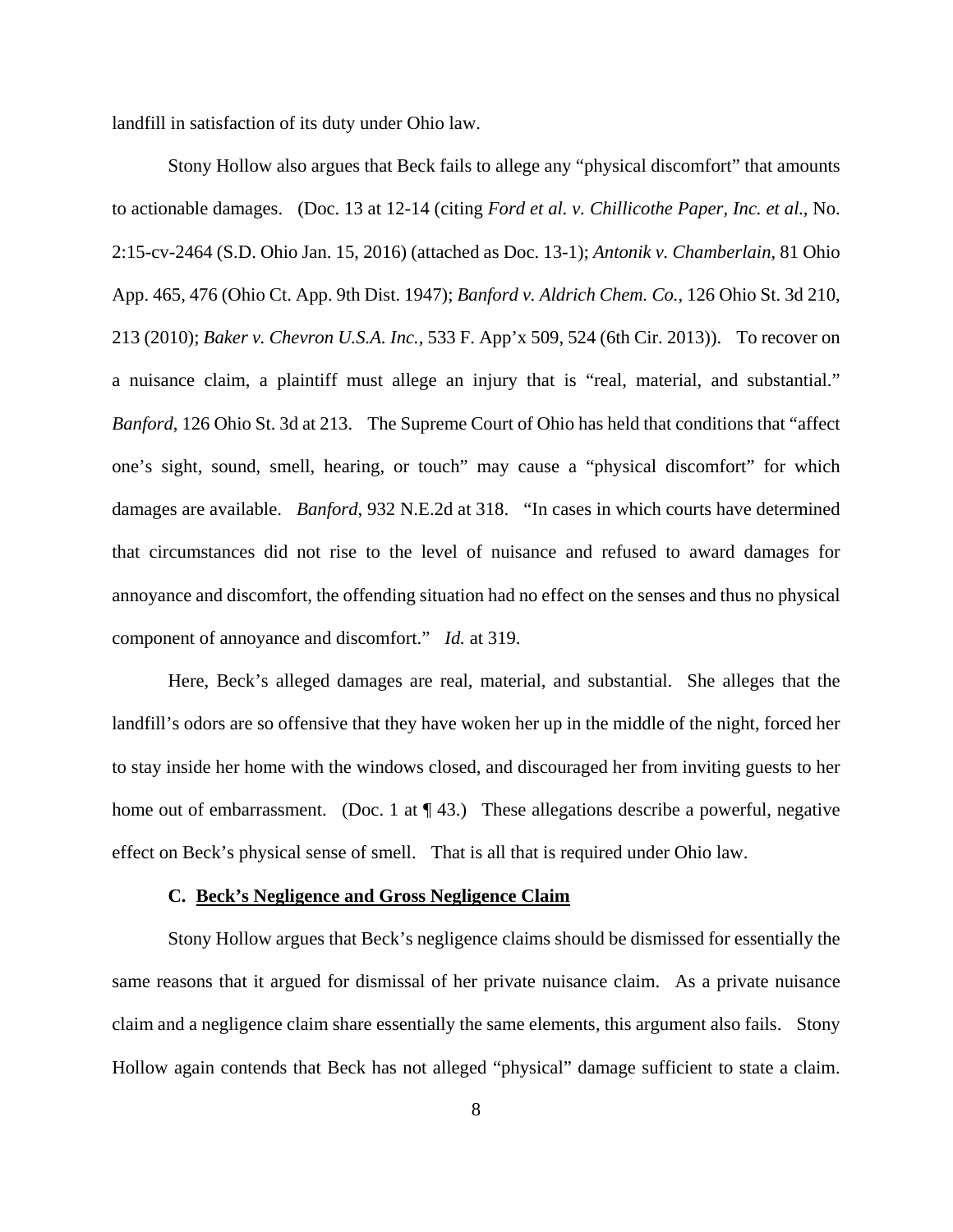As discussed above, Beck alleges physical discomfort for which she can recover. Ohio law also permits a homeowner to recover for interference with the use of her property, which Beck also alleges. *See Baker*, 533 F. App'x at 524.

Stony Hollow argues that Beck's gross negligence claim should be dismissed because she does not allege that Stony Hollow engaged in "willful and wanton" misconduct. (Doc. 13 at 17.) Under Ohio law, gross negligence is the "failure to exercise any or very slight care" or the "failure" to exercise even that care which a careless person would use." *Winkle v. Zettler Funeral Homes, Inc.*, 182 Ohio App. 3d 195, 209 (Ohio Ct. App. 12th Dist. 2009). Beck alleges that there have been numerous complaints about the odors emitted from Stony Hollow's landfill to state and local authorities and that Stony Hollow has acknowledged that its landfill emitted objectionable odors. Yet, Stony Hollow's landfill continues to emit objectionable odors. Ultimately, whether or not Stony Hollow's conduct rises to the level of gross negligence is a jury question. At this stage, however, Beck plausibly alleges that Stony Hollow has engaged in gross negligence.

#### **III. STONY HOLLOW'S MOTION TO STRIKE CLASS ALLEGATIONS**

#### **A. Legal Standard under Fed. R. Civ. P. 23**

Federal Rule of Civil Procedure 23 states that, in an action brought on behalf of a putative class of similarly situated individuals, the court should decide at "an early practicable time" whether or not a class action should be certified. Fed. R. Civ. P.  $23(c)(1)(A)$ . Typically, the plaintiff, who bears the burden of proof, moves the Court to certify a class under Rule 23. Nonetheless, a defendant may move to strike class allegations in a complaint where they are so deficient that discovery is not required to consider their merits. *Pilgrim v. Universal Health Card, LLC*, 660 F.3d 943, 949 (6th Cir. 2011); *see also Colley v. Procter & Gamble Co.*, No. 1:16-CV-918, 2016 WL 5791658, at \*2 (S.D. Ohio Oct. 4, 2016). Courts should exercise caution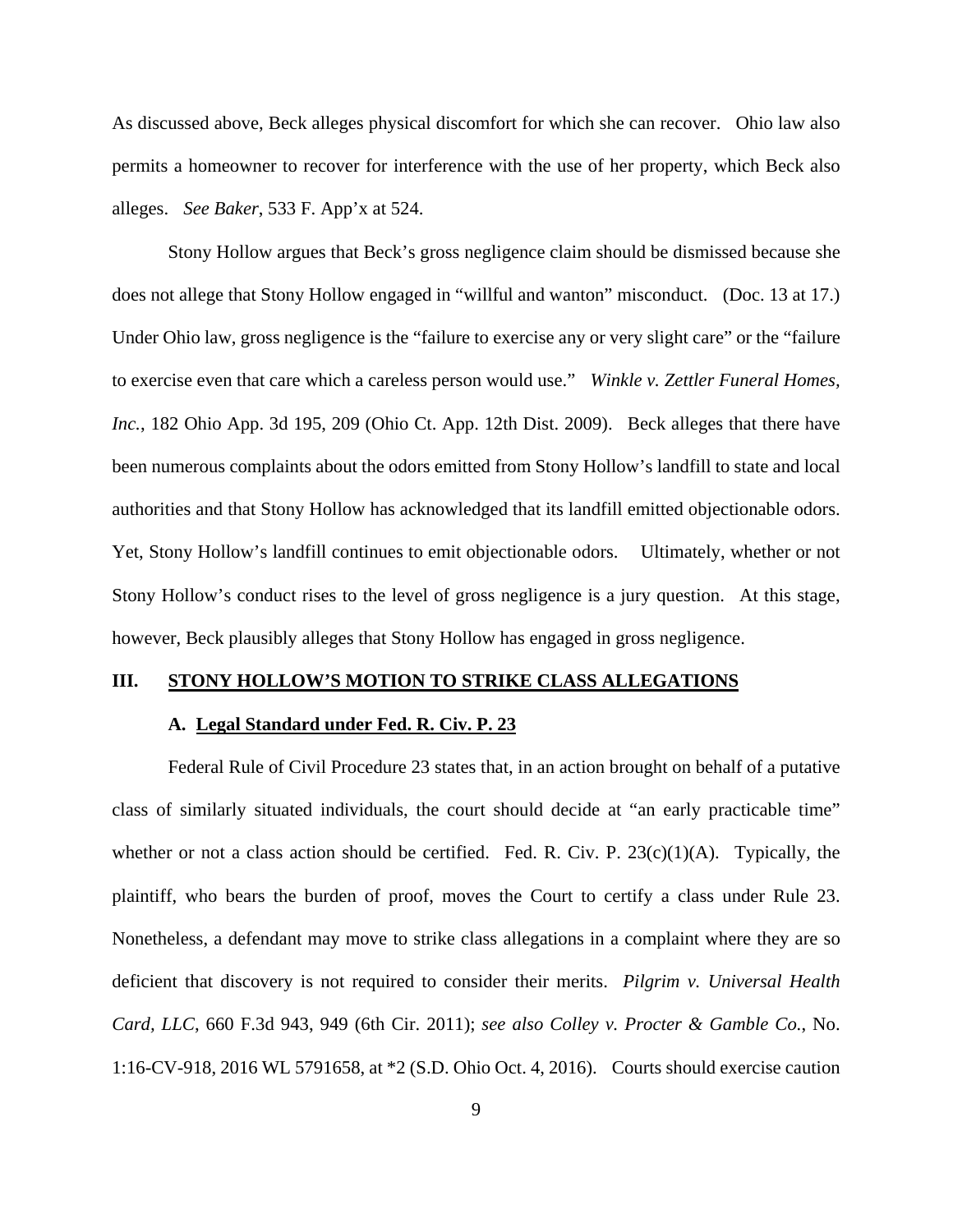when evaluating class action allegations based solely on the pleadings, however, "because class determination generally involves considerations that are enmeshed in the factual and legal issues comprising the plaintiff's cause of action." *Geary v. Green Tree Servicing, LLC*, No. 2:14cv522, 2015 WL 1286347 (S.D. Ohio Mar. 20, 2015). Therefore, "a district court should defer decision on class certification issues and allow discovery 'if the existing record is inadequate for resolving the relevant issues.'" *Bearden v. Honeywell Int'l, Inc.*, 720 F. Supp. 2d 932, 942 (M.D. Tenn. 2010) (quoting *In re Am. Med. Sys.*, 75 F.3d 1069, 1086 (6th Cir.1996)).

To obtain class certification, a plaintiff must show that "(1) the class is so numerous that joinder of all members is impracticable; (2) there are questions of law or fact common to the class; (3) the claims or defenses of the representative parties are typical of the claims or defenses of the class; and (4) the representative parties will fairly and adequately protect the interests of the class." Fed. R. Civ. P. 23(a). These four requirements "serve to limit class claims to those that are fairly encompassed within the claims of the named plaintiffs because class representatives must share the same interests and injury as the class members." *In re Whirlpool Corp. Front-Loading Washer Prod. Liab. Litig.*, 722 F.3d 838, 850–51 (6th Cir. 2013) (citing *Dukes,* 131 S.Ct. at 2550).

In addition to satisfying Rule 23(a)'s requirements of numerosity, commonality, typicality, and adequate representation, the proposed class must also meet at least one of the three requirements listed in Rule 23(b). *Id.* (citing *Dukes,* 131 S.Ct. at 2548; *Young,* 693 F.3d at 537). Here, Beck seeks class certification under Rule  $23(b)(1)$  and (3). (Doc. 1 at  $\P$  35-36.) Rule 23(b)(1) requires that the prosecution of separate actions by individual class members would create a risk of "inconsistent or varying adjudications" or adjudications "that, as a practical matter, would be dispositive of the interests of the other members not parties to the individual adjudications or would substantially impair or impede their ability to protect their interests." Fed.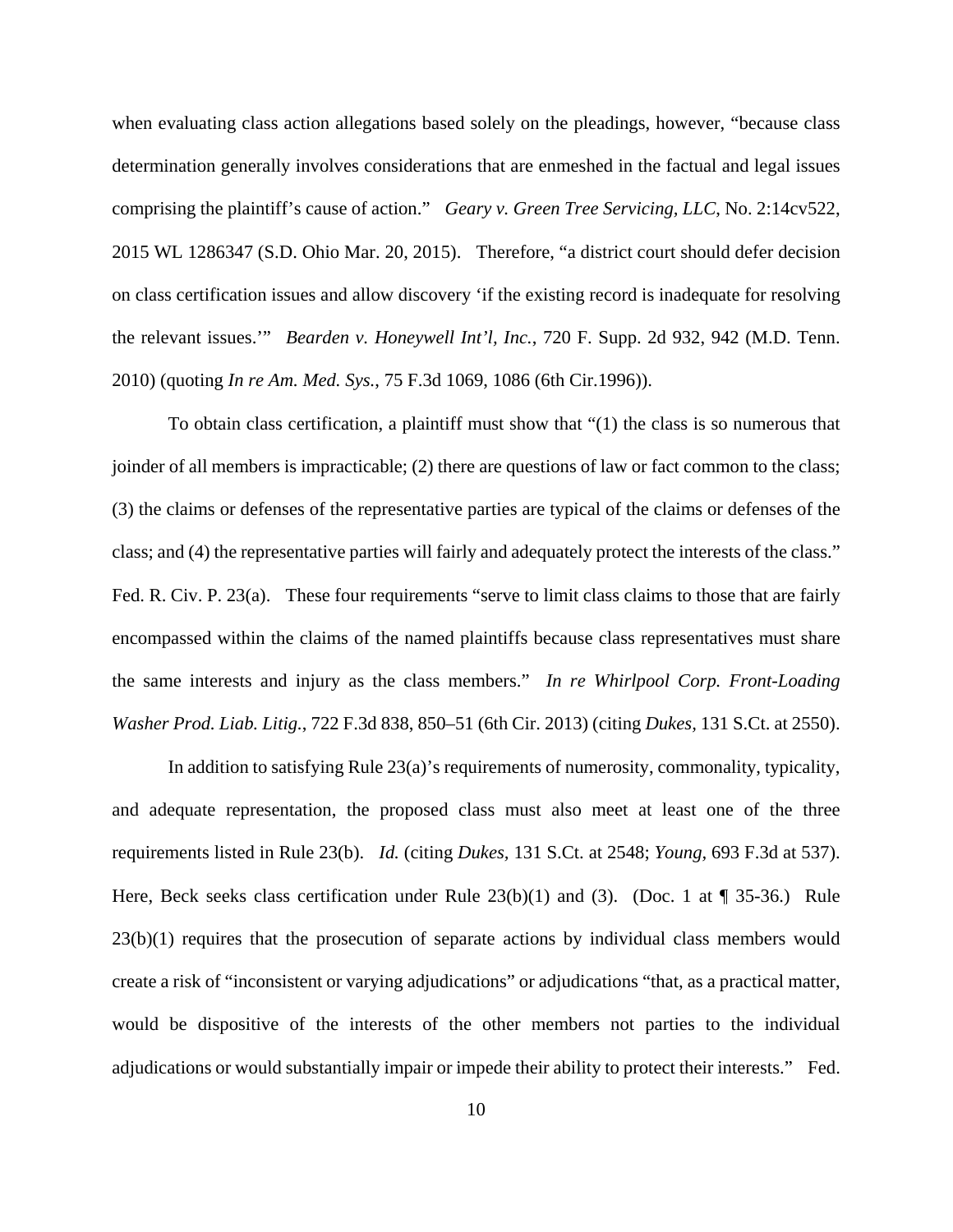R. Civ. P.  $23(b)(1)(A)-(B)$ . Rule  $23(b)(3)$  requires the Court to find "that the questions of law or fact common to class members predominate over any questions affecting only individual members" and that the class action is "superior to other available methods" to adjudicate the controversy fairly and efficiently. Fed. R. Civ. P. 23(b)(3).

#### **B. Analysis**

Stony Hollow argues that Beck's class allegations are deficient on their face for several reasons. First, Stony Hollow argues that individual issues abound in mass tort cases, like this one, in which damages to real property are at issue. Second, Stony Hollow argues that Beck's proposed class definition is impermissibly vague—principally because she has not alleged the time period during which the alleged nuisance occurred. Third, Stony Hollow argues that Beck cannot meet Rule 23(a)'s commonality requirement because there is no single issue capable of resolution on a class-wide basis. Fourth, Stony Hollow argues that Beck cannot show that common issues predominate over individual issues, as required to certify a class under Rule 23(b)(3). Fifth, Stony Hollow argues that Beck cannot show that a class action is a superior method of adjudication. Sixth, and lastly, Stony Hollow argues that class certification under Rule 23(b)(1) would not be proper because Beck has not shown that there is any risk of inconsistent judgments.

In response, Beck asserts that courts routinely certify class actions in mass tort cases involving air pollution. (Doc. 19 at 6-7 (citing, *inter alia*, *Stanley v. U.S. Steel Co.*, No. 04-74654, 2006 U.S. Dist. LEXIS 16582, 21 (E.D. Mich. Mar. 17, 2006); *Batties et al v. Waste Management of Pennsylvania, Inc.*, No. 14-7013 (E.D. Pa. May 11, 2016); *Ponca Tribe of Indians v. Cont'l Carbon Co.*, No. CIV-05-445-C, 2007 U.S. Dist. LEXIS 577, at \*25 (W.D. Okla. Jan. 3, 2007)). Beck further argues that her class definition is unambiguous and appropriate because it is "clearly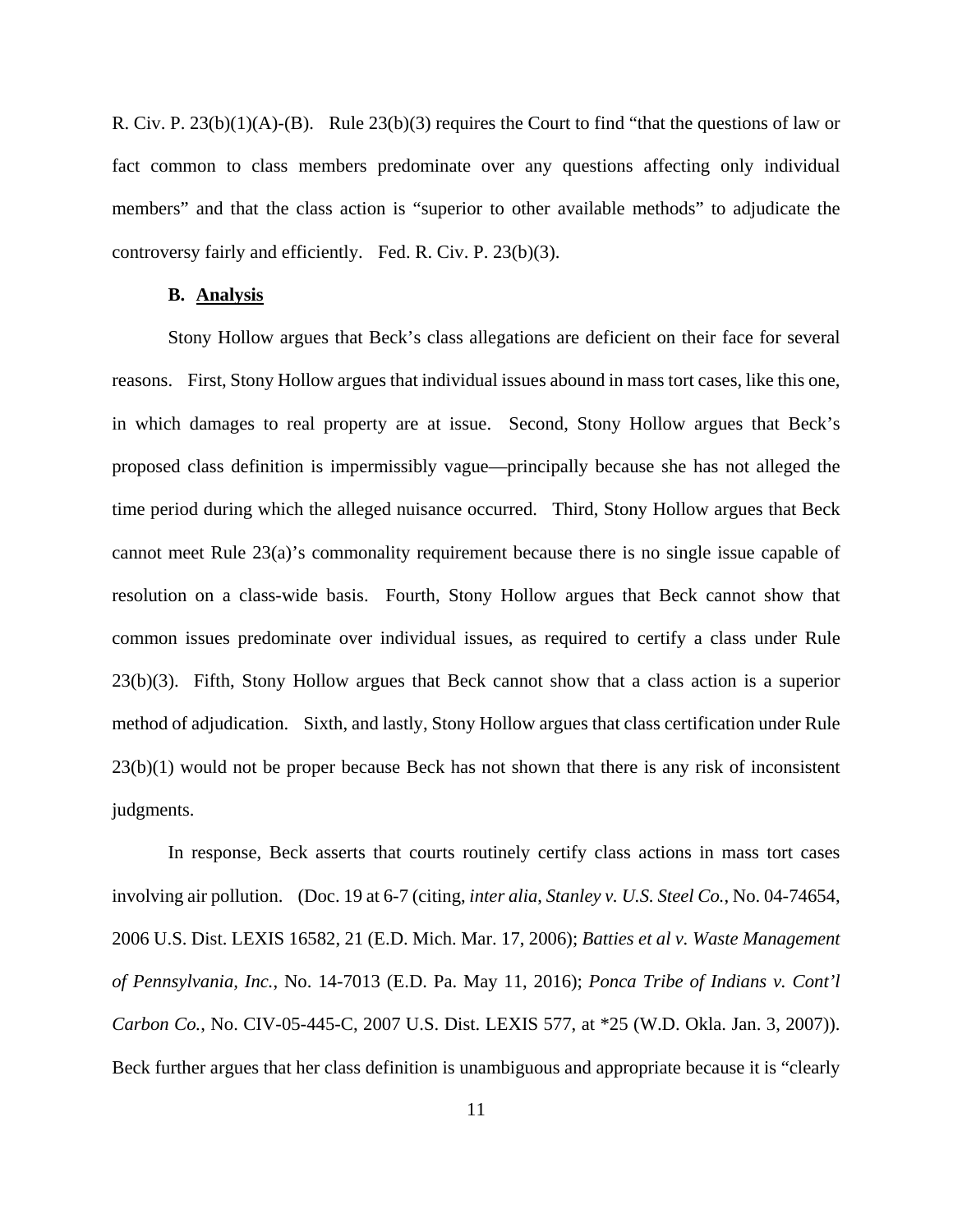defined by reference to nothing but objective criteria." (Doc. 19 at 9.) Beck's main argument, however, is that it would be premature to rule on whether or not class certification is appropriate until she has been able to conduct discovery.

After reviewing the caselaw, Beck's last argument is the most convincing. Stony Hollow's objections to class certification have legal support, but it would be premature to rule upon the viability of the proposed class without further factual development. One of the cases cited by Stony Hollow, and then noted in Beck's response, is *Powell v. Tosh*, No. 5:09-cv-121, 2013 WL 4418531 (W.D. Ky. Aug 2, 2013). In that case, the plaintiffs asserted nuisance and negligence claims—among others—relating to odors emitted from the defendants' hog farms. The court initially certified a Rule 23 class that consisted of current and former residents within a 1.25-mile radius of one set of defendants' hog barns. The court later reversed its class certification decision, however, after discovery revealed significant individual differences among the class members' claims. *Id.* at \*5-8. In particular, the court cited the deposition testimony of several unnamed class members that undercut the lead plaintiffs' allegations regarding the severity of the hog farms' odors. The difference of opinion among class members was material because Kentucky law defined a nuisance by both subjective and objective criteria. The court therefore found that "a necessary component of the Plaintiff class's nuisance claim" could not be answered on a classwide basis. *Id.* at \*6-7. In addition, the objective criteria required to prove a nuisance could not be adjudicated on a classwide basis because they too were subject to individualized proof as to each class member's property. *Id.* at \*7-8. As a result, Rule 23(a)'s commonality requirement was not met and class certification was no longer proper.

Here, the case is still at the pleading stage. It may be that individualized issues ultimately preclude the certification of Beck's proposed class. The Court disagrees with Stony Hollow's